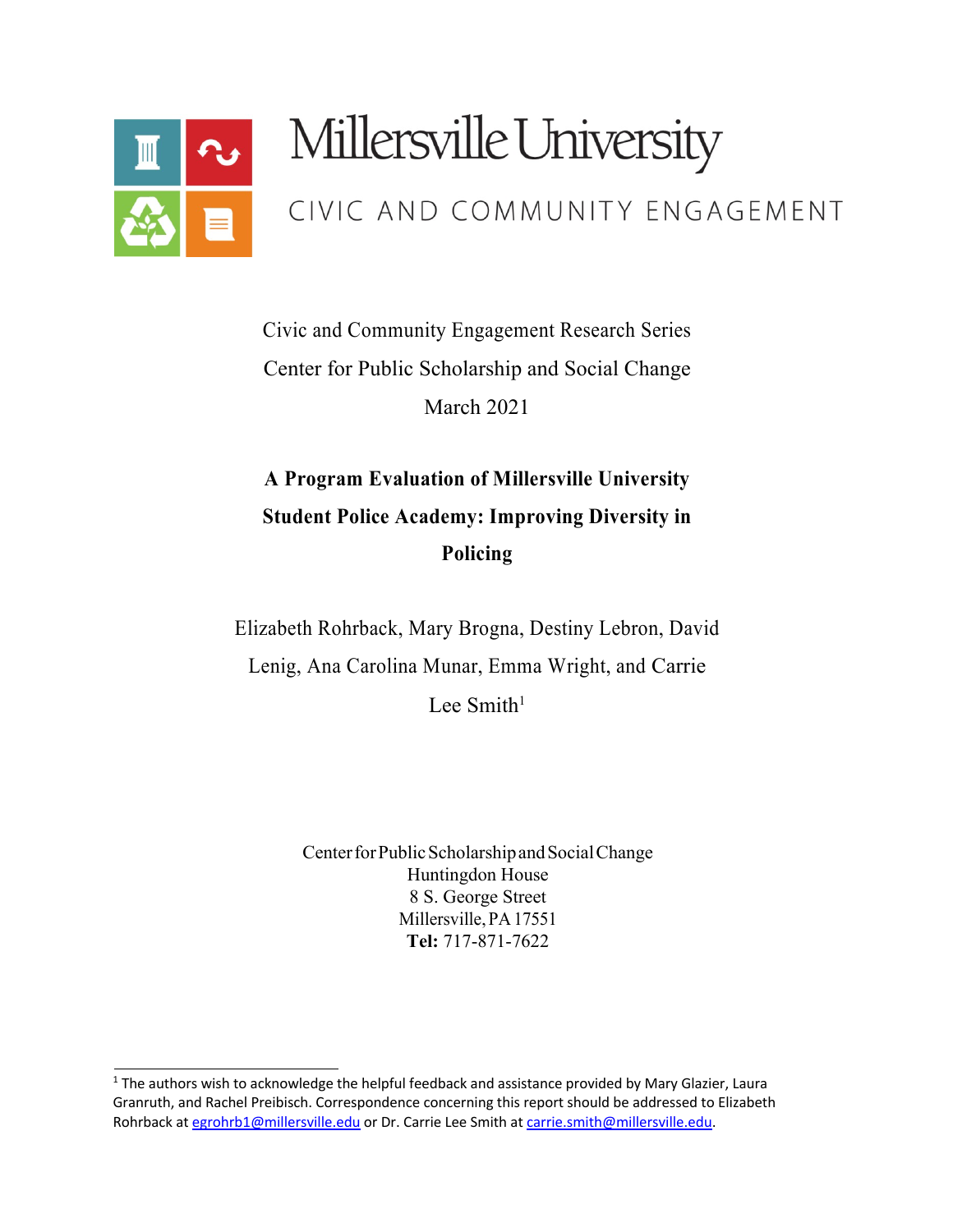## **ABSTRACT**

Few studies of police recruitment have investigated successful methods of recruiting women and people of color. This study evaluates the Millersville University Student Police Academy (MUSPA) (which took place in Fall 2020), one of whose goals was to interest students who are women and people of color in a career in law enforcement. This evaluation examines whether the academy increased the participants' interest in pursuing a career in law enforcement, whether the participants gained knowledge of law enforcement, and if attending the academy influenced participants' perceptions of policing. Participants completed a pre- and post-survey, which allowed the authors to collect demographic information and feedback from participants. Our preliminary findings show that participants' level of interest in a career in law enforcement and their knowledge of the law enforcement field both increased after attending the academy. We recommend recruitment strategies that could be used to promote more participation from women and people of color and propose more effective methods of data collection for the future.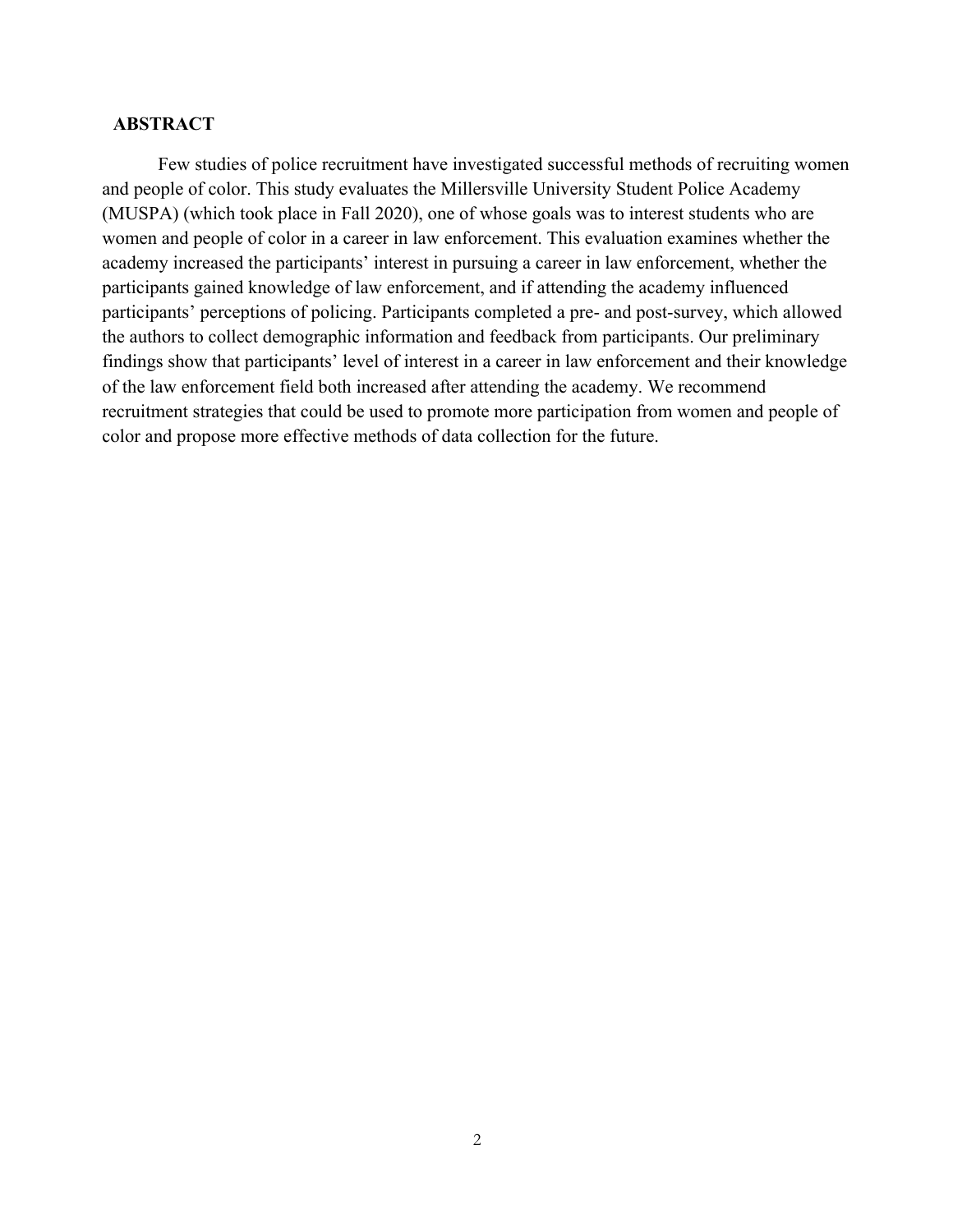#### **INTRODUCTION**

The first Millersville University Student Police Academy (MUSPA) took place during the Fall 2020 semester. It met once a week from October 14th to November 17th. In addition, participants were encouraged to attend by Chief Anders (the Millersville University Police Chief) and/or their professors. A flyer advertising the academy was posted in 'Ville Daily, a news source sent to all students by email. As a result, 14 participants were recruited to attend MUSPA. Chief Anders' goals for the Academy were: (1) to recruit underrepresented groups such as women and people of color into law enforcement; (2) increase participants' interest in a career in law enforcement; (3) increase participants' knowledge of the law enforcement field, and (4) establish networking opportunities between participants and professionals currently working in the field.

#### **METHODS**

The participants filled out a pre-survey (see Appendix A) with questions that focused on their personal background, knowledge of aspects of law enforcement, level of interest in a career in law enforcement, and the quality of their previous interactions with law enforcement. Of the total 14 participants who attended MUSPA, 13 filled out the pre-survey. 10 participants completed the post-survey (see Appendix B). The post-survey asked participants how much knowledge they gained about law enforcement, their level of interest in a career in law enforcement, whether they would recommend MUSPA to their friends and peers, and if they had a better understanding of civilian-police interactions. Finally, the participants were asked to assess the strengths and weaknesses of the academy.

### **RESULTS**

While there were a total of 14 participants, some participants did not answer specific questions. The percentages provided below are based on valid responses. We first examine the demographics of the participants and compare them to the overall university's student body. Then, we examine the participants' interest in a career in law enforcement and whether the participants would recommend the MUSPA to their peers. Finally, we assess whether the participants selfreported an increase in their knowledge of different areas of law enforcement and better understanding of civilian-police interactions.

Figure 1 shows that the largest group of participants self-identify as white (61.5%), followed by African American (15.4%), Latino/a (7.7%), Asian American (7.7%), and Bi/Multi-racial (7.7%). According to the Millersville University Fact Book, (Fall Department Five-Year Enrollments by Gender and Ethnicity), 73.6% of undergraduate students self-identify as white, 8.5% African American, 10.6% Hispanic, 3.0% Asian, and 1.2% Multi-racial (Institutional Effectiveness & Accountability at Millersville University 2021). The group of participants of color (African American, Asian American, and Multiracial students) who attended the Fall 2020 MUSPA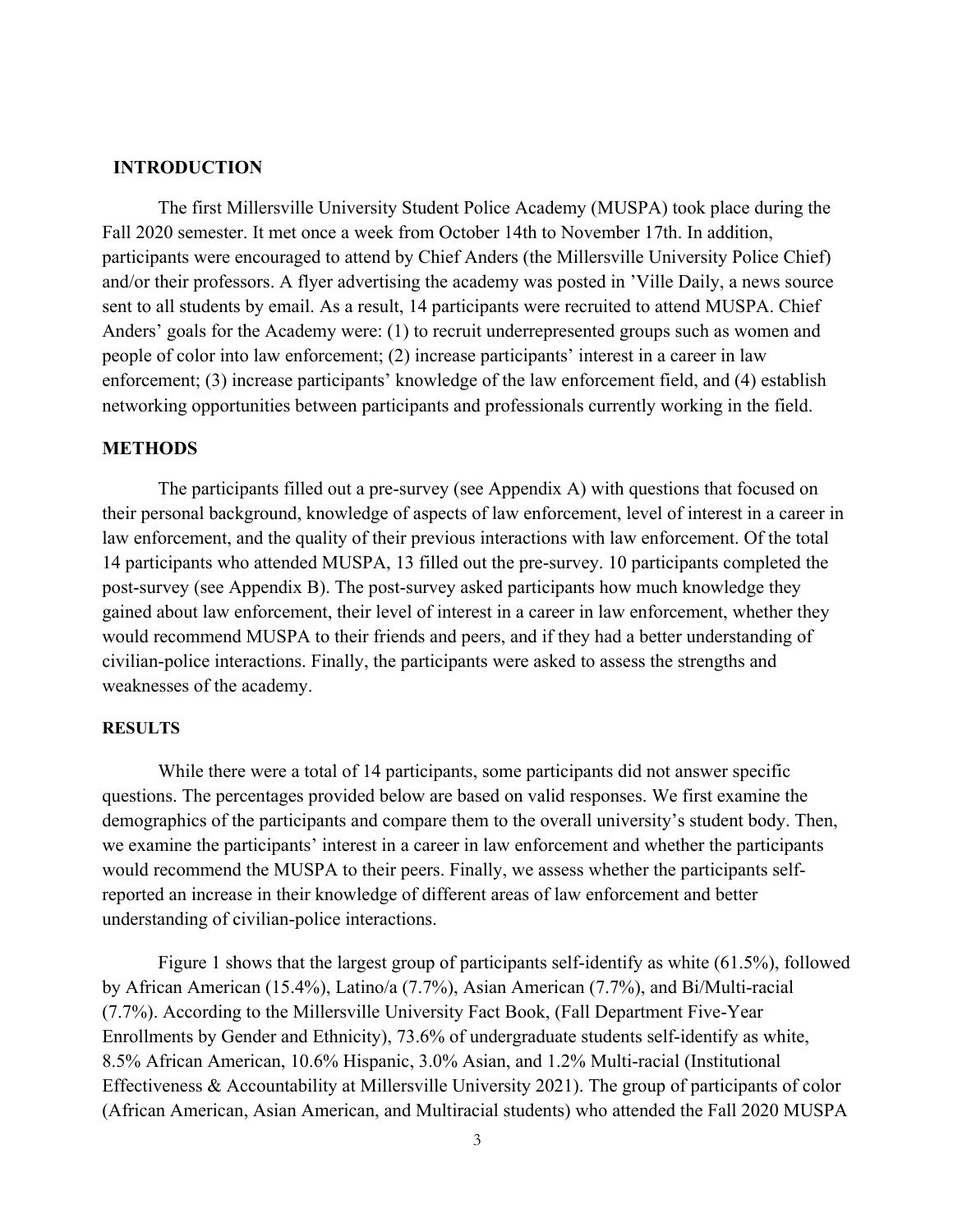were overrepresented, compared to the larger university student body.



**Figure 1 Participants' Race (N=13)**

Figure 2 shows that the majority of participants were male (61.5%). According to the Millersville University Fact Book, 59.2% of the university undergraduate population is female and 40.8% is male (Institutional Effectiveness & Accountability at Millersville University 2021). This shows that female participants in MUSPA were underrepresented, compared to the university population.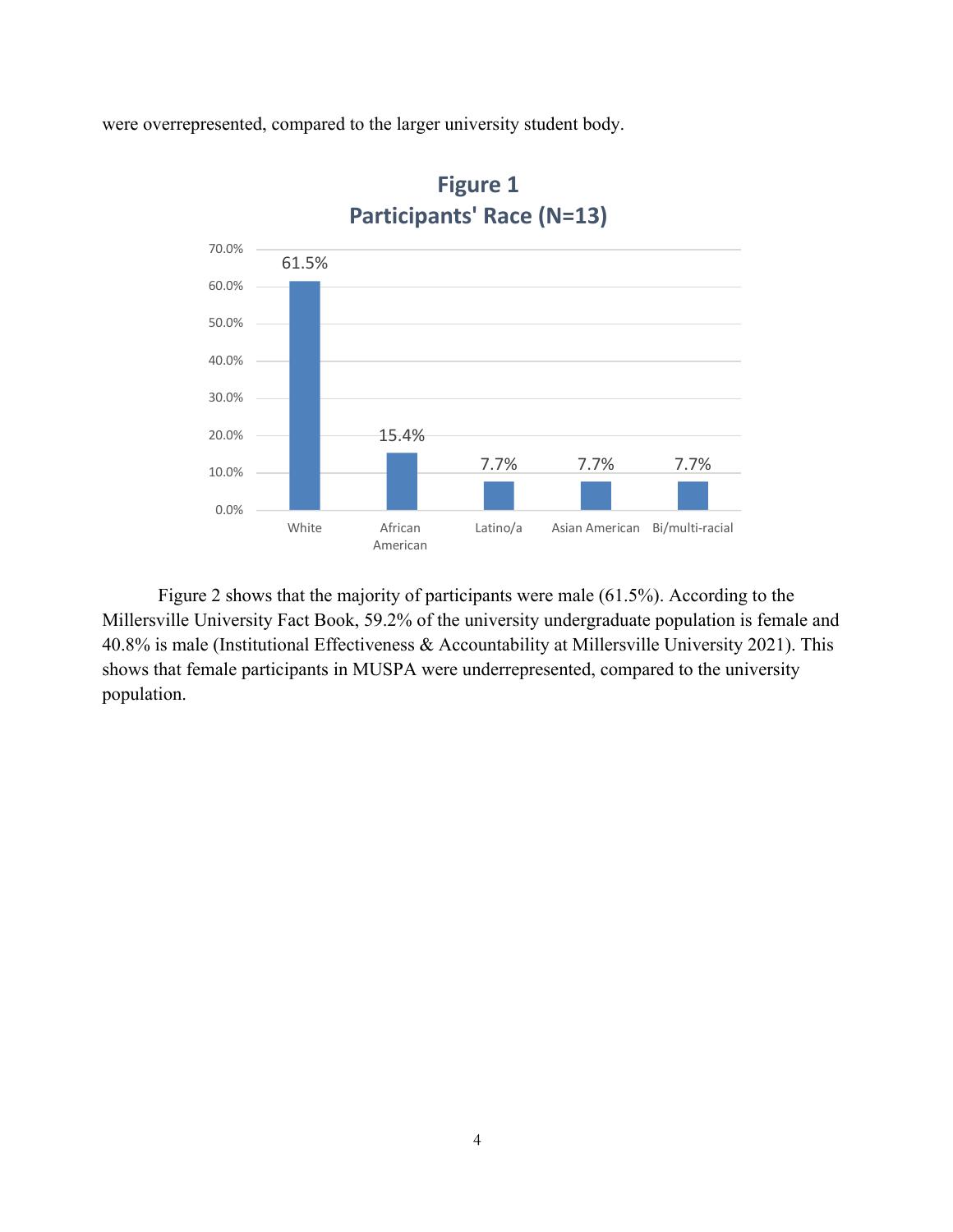

Figure 3 shows that the majority of participants were Sociology majors (with a Criminology concentration) (66.7%). Other majors also included History, Biology, Sports Journalism, and English Education. Clearly many of the participants interested in a career in law enforcement major in Sociology (with a Criminology concentration).



Figure 4 shows that 50% of the participants were seniors, 25.0% were juniors, 16.7% were sophomores, and 8.3% was an employee of the university. The academy seems to appeal more to students further along in their academic careers.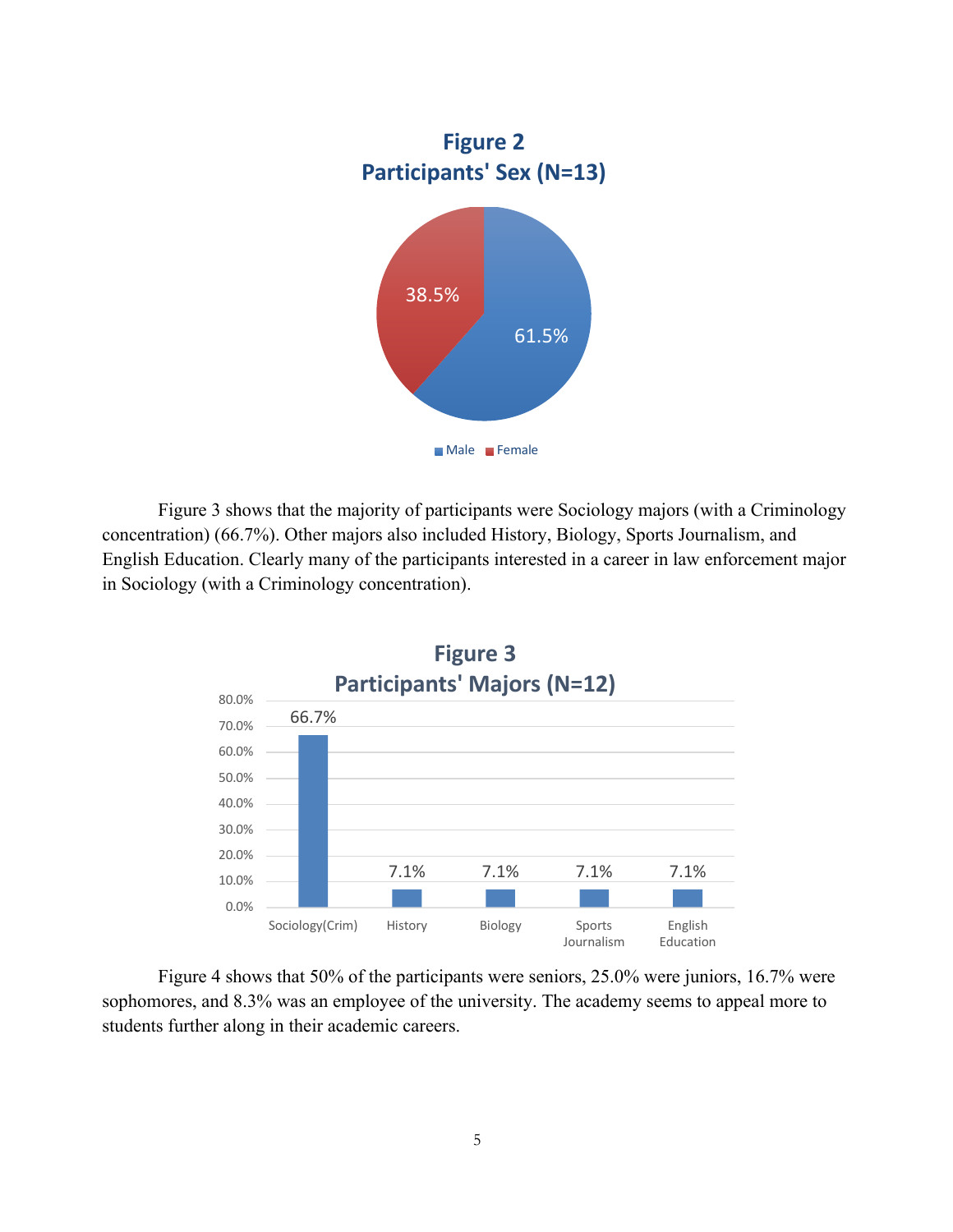

**Figure 4 Participants' Class Standing (N=12)**

In the post-survey, participants were asked whether their level of interest in a career in law enforcement had increased, decreased, or stayed the same. Figure 5 shows that 90% of respondents said that they were more interested in a career in law enforcement and 10% responded that their interest level had stayed the same. All the participants said that they would "definitely" recommend the academy to friends and peers (on a scale of "not at all" to "definitely"). This clearly demonstrates that the Fall 2020 MUSPA excelled in increasing participants' interest in a career in law enforcement.



In addition, participants were asked to rate each academy speaker on a scale from 1 to 5, (1 meaning "I found this speaker to be of little or no value, and I learned nothing or little" to 5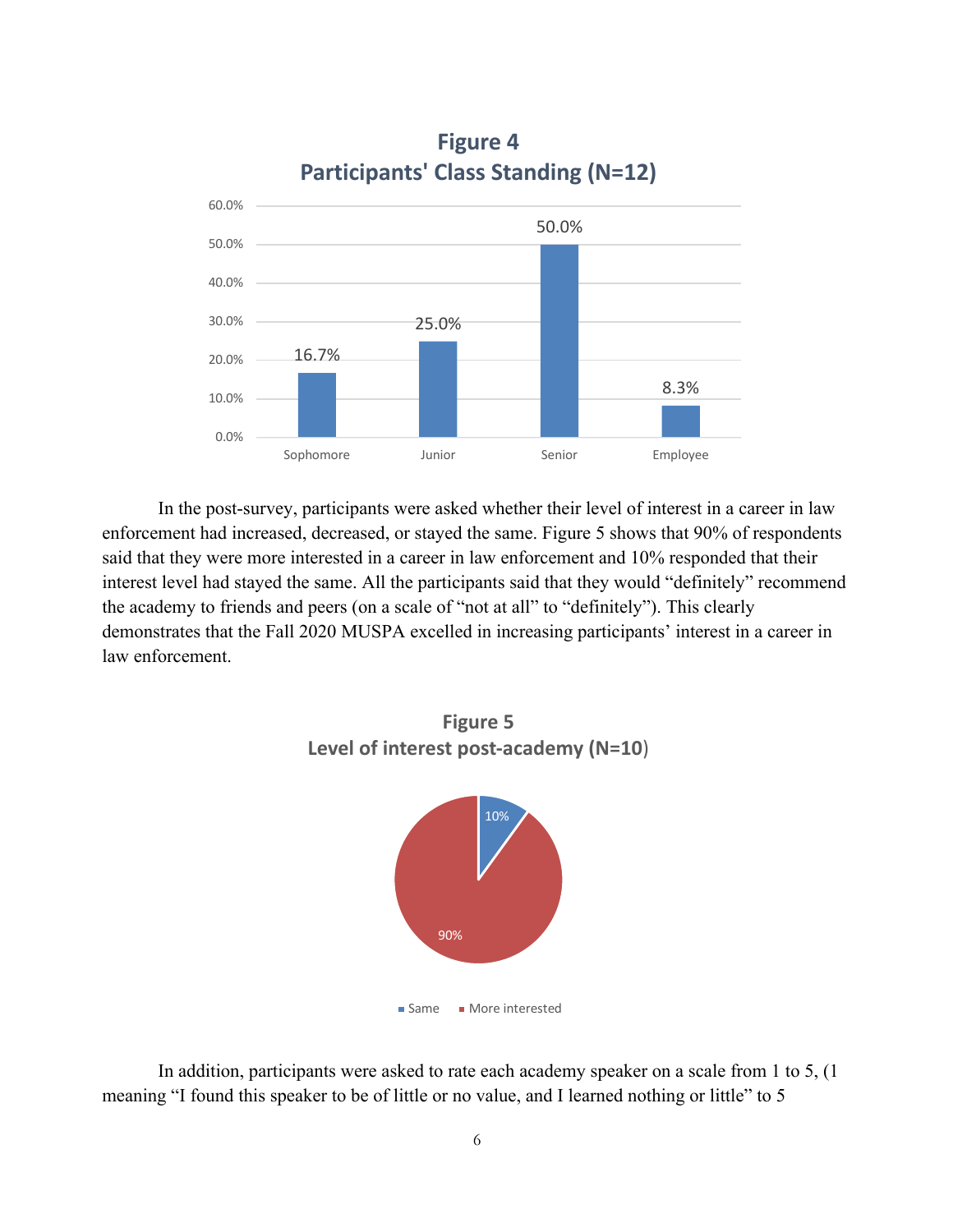meaning "I found this speaker to be of tremendous value, and I learned a lot"). The mean scores for the speakers ranged from 4.56 to 5, indicating that participants found the speakers to be very valuable.

The participants were asked about the quality of their interactions with police in both the pre- and post-surveys. Table 1 shows that the level of trust among respondents was high in the presurveys, a mean of 4.42. However, the level of trust in police increased after participation in the academy with a mean of 4.60. In the pre-survey, when asked whether they would call the police in an emergency, participants responded with a high mean of 4.50, and an even higher post-survey mean of 5.0. Although trust in police was already high, it increased following participation in MUSPA.

# **TABLE 1**

# **Quality of interaction with the police pre-survey vs post-survey**

|              |                             | $N=12$            | $N=10$             |
|--------------|-----------------------------|-------------------|--------------------|
|              |                             | <b>Pre-survey</b> | <b>Post-survey</b> |
|              | <b>Variable</b>             | <b>Mean</b>       | <b>Mean</b>        |
| 1.           | Level of trust in police    | 4.42              | 4.60               |
| $\mathbf{2}$ | Call police in an emergency | 4.50              | 5.00               |
|              | 1 - Level of trust          | 2 - Call Police   |                    |
|              | $1 = Not at all$            | $1 = Not at all$  |                    |
|              | $2 =$ Little trust          | $2 =$ Rarely      |                    |
|              | $3$ = Average trust         | $3 = Average$     |                    |
|              | $4 = Most of the time$      | 4 = Most Likely   |                    |
|              | $5 =$ Completely            | 5 = Definitely    |                    |
|              |                             |                   |                    |

Table 2 shows that on average, after attending MUSPA, participants skewed towards "definitely" having a better understanding of civilian-police interactions, and having a better understanding of the role that police officers of diverse backgrounds can play. The results from Table 2 provide evidence that MUSPA achieved the goals of improving participants' understanding of the roles and responsibilities of law enforcement officers.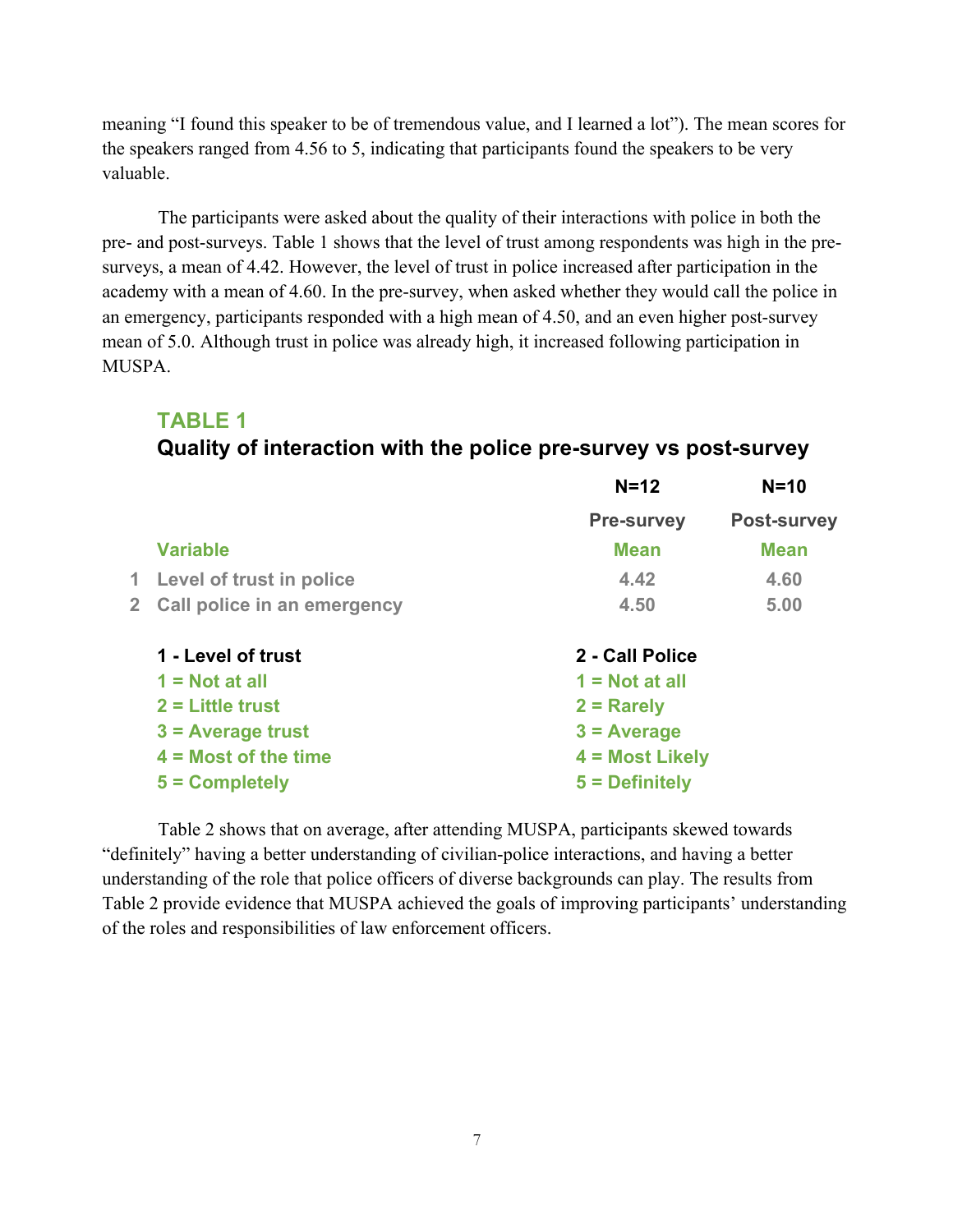# **TABLE 2**

| Level which participant has a better understanding of           | $N=10$<br>Post-<br>survey |
|-----------------------------------------------------------------|---------------------------|
| <b>Variable</b>                                                 | <b>Mean</b>               |
| 1 Police interactions with citizens                             | 4.80                      |
| 2 The role that police officers of diverse backgrounds can play | 4.70                      |

- **1 = Not at all 2 = A little 3 = Some 4 = Mostly**
- **5 = Definitely**

Table 3 measures participants' knowledge of various aspects of law enforcement. The participants were asked to self-report the level of knowledge they had in various areas of law enforcement on both the pre- and post-surveys. The pre-survey results showed that on average, the participants reported having "average knowledge" (ranging from means of 3 to 3.38) in the different areas of law enforcement. In the post-survey, participants now reported being "knowledgeable" with means ranging from 3.8 to 4.78. MUSPA's goal of increasing participants' knowledge of various aspects of law enforcement was clearly met.

|    | <b>TABLE 3</b>                            |                       |                               |
|----|-------------------------------------------|-----------------------|-------------------------------|
|    | Knowledge of Aspects in Law Enforcement   | $N = 12$              | $N = 10$                      |
|    |                                           | Pre-<br><b>survey</b> | <b>Post-</b><br><b>survey</b> |
|    | <b>Variables</b>                          | <b>Mean</b>           | <b>Mean</b>                   |
|    | <b>Police Patrol</b>                      | 3.31                  | 4.1                           |
|    | 2 Police Investigations                   | 3                     | 4.4                           |
|    | 3 Firearms & Firearm Training             | 3                     | 3.8                           |
| 4  | <b>Active Shooter Response</b>            | 3                     | 3.9                           |
| 5. | <b>Community Relations</b>                | 3.31                  | 4.78                          |
| հ  | <b>Different Areas of Law Enforcement</b> | 3.38                  | 4.6                           |
|    |                                           |                       |                               |

- **1 = Least knowledgeable**
- **2 = A little knowledgeable**
- **3 = Average knowledge**
- **4 = Knowledgeable**
- **5 = Very knowledgeable**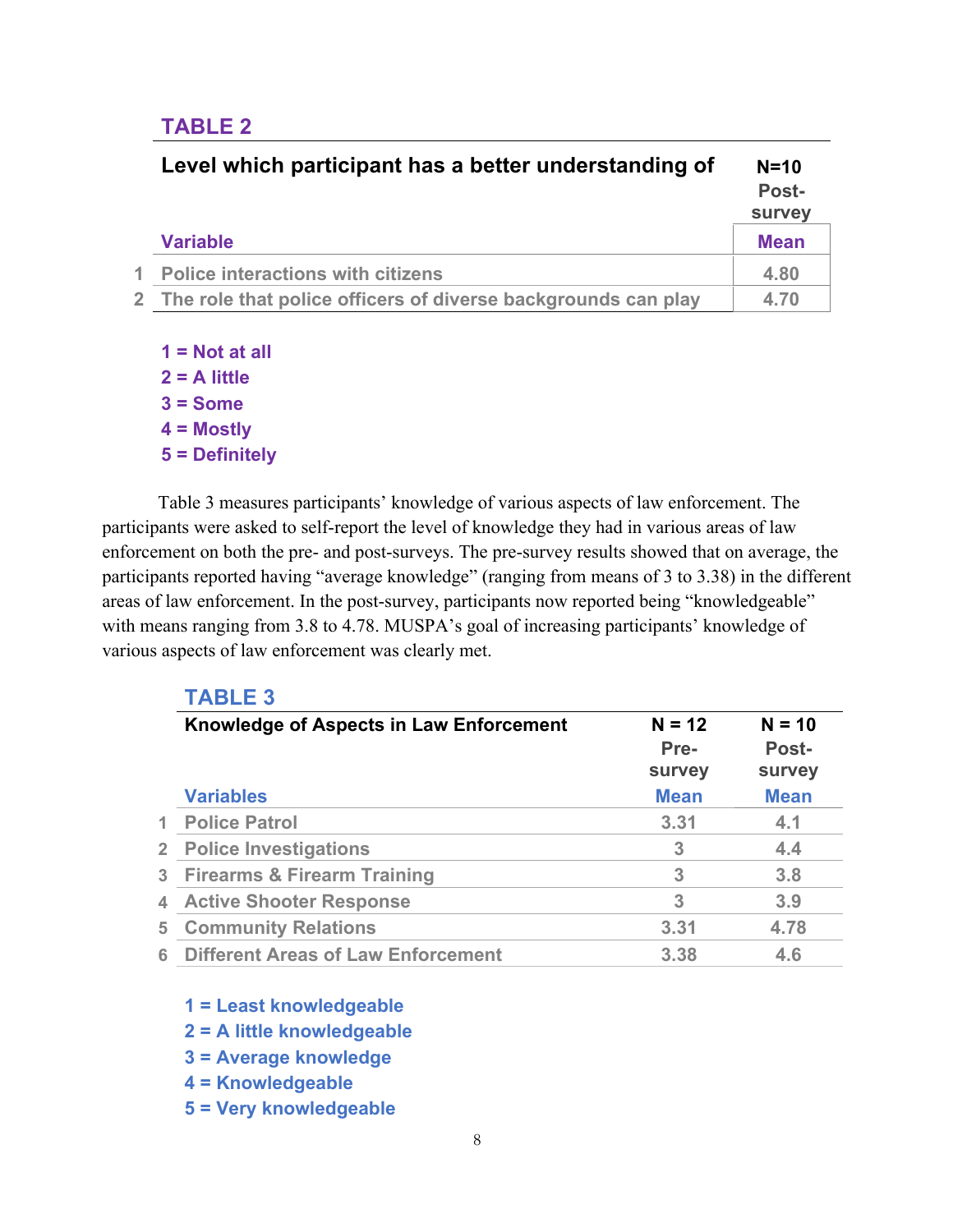#### **DISCUSSION**

The four main goals of MUSPA were as follows: (1) to recruit underrepresented groups such as of women and people of color into law enforcement; (2) increase participants' interest in a career in law enforcement; (3) increase participants' knowledge of the law enforcement field, and (4) establish networking opportunities between participants and professionals currently working in the field. Preliminary findings shows that three of these goals were met. Participants of color were overrepresented compared to the larger student body, demonstrating that the first goal was partly successful in recruiting diverse participants (the academy was comparatively less successful in recruiting female participants). Both the levels of interest and knowledge of law enforcement participants reported increased following the academy, which shows that the second and third goals were met. We did not collect data regarding student-to-speaker networking, but Chief Anders has first-hand knowledge of the students who have been reaching out to him and other speakers for advice and mentorship. Overall, the academy was successful in attaining most of its goals. Below, we discuss additional ways to improve MUSPA, including focused recruitment efforts, refining academy goals, and improving data collection methods.

#### *Student Feedback*

Participants listed numerous strengths of MUSPA and provided suggestions for possible improvements. Participants appreciated the networking opportunities that MUSPA had to offer. All the speakers clearly indicated they were willing to assist students interested in the field of law enforcement. One participant stated, "*The most helpful was knowing that I now have several different people I can contact for help/advice...especially Chief Anders*." Participants reported that they found the sessions highly informative as well. A participant stated, "*I think everything was very helpful and informative. I liked that each session wasn't just Power Points and lectures, but we actually got to listen to personal experiences and testimonies."* 

Participants indicated a wish for more hands-on and interactive activities (e.g., the scenarios and mock traffic stop). One participant stated, "*Although the talking was very helpful, I would've loved more hands-on.*" Several participants also said that they were interested in ride-along opportunities with officers. However, we understand the limitations that COVID-19 safety measures placed on interactive academy activities. Finally, some participants suggested a clearer explanation of the academy at the outset. Many students felt that they did not know what to expect when they signed up to participate. One participant stated, "*I didn't know what to expect when I went there."* By the end of the academy, the participants enthusiastically reported a memorable experience. However, the initial vagueness might have been a possible deterrent for potential participants.

#### *Marketing*

One of the academy's goals was to interest people of color and women in law enforcement careers. Research shows that women, African Americans, Latinos, and Asian Americans are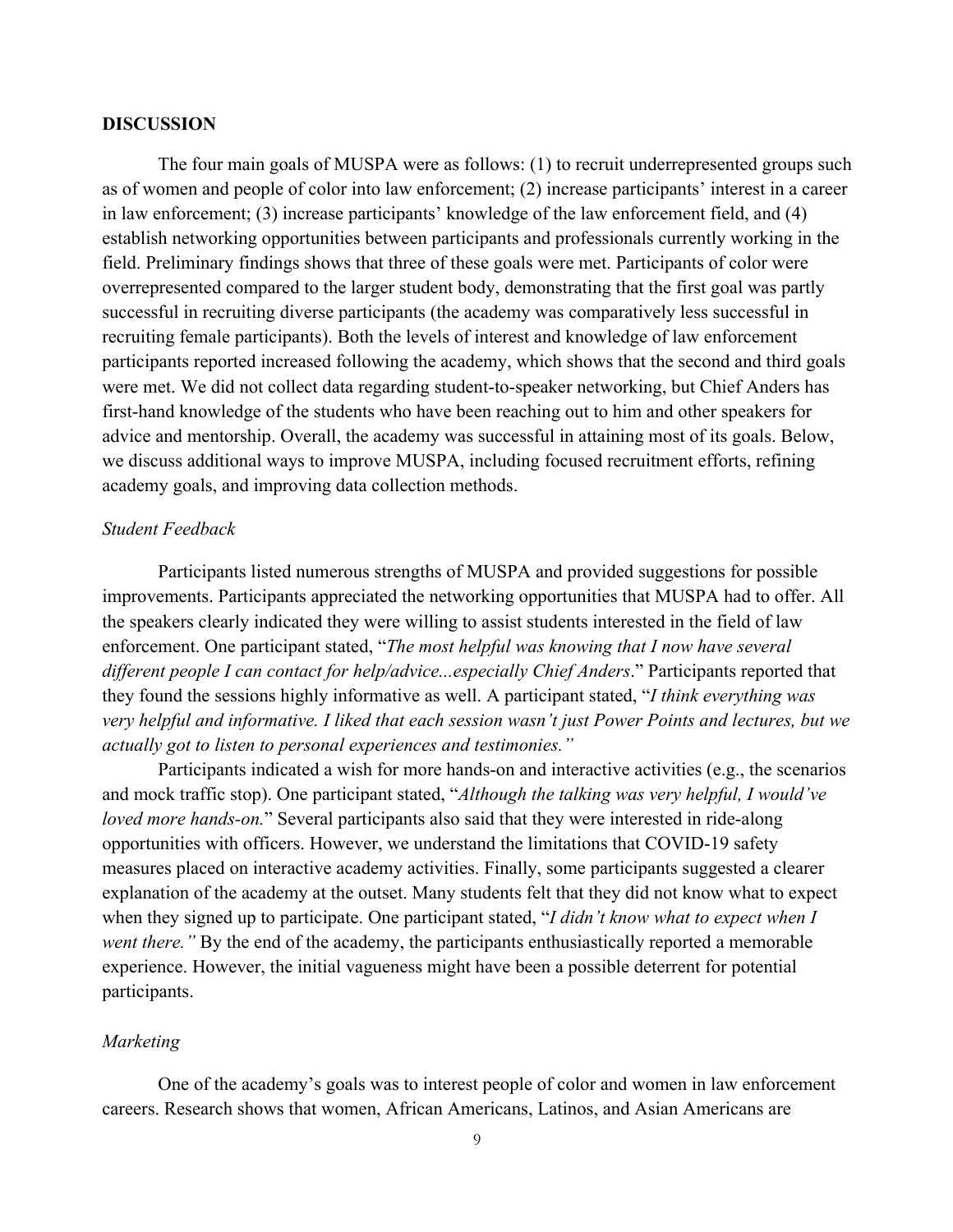currently underrepresented in law enforcement. The benefits of hiring people of color and women include increased police legitimacy, improved interactions with members of minority communities, increased confidence from citizens that police officers will understand their problems and concerns (Frydl et al. 2004).

In order to improve recruitment of women and people of color for future academies, we suggest advertising at on-campus events, in classes exploring race relations and gender studies, and student-run clubs and organizations. We propose that outreach be conducted with the following clubs: Black Student Union, Society on Latino Affairs (SOLA), Asian Student Inclusivity Association, Zeta Phi Beta, Alpha Phi Alpha, Millersville Concerned Women, and other similar organizations. We further recommend partnering with the Dr. Rita Smith Wade-El Intercultural Center. The center can not only help facilitate discussions on diversity in policing, but potentially what participants can do to be an ally. MUSPA should consider how it can further encourage structural and cultural change by educating all participants on how to practice and model inclusivity.

Finally, the marketing flyer (see Appendix C) could be improved by providing a general overview of the topics covered during the academy, and by clearly stating the goals, which include recruiting diverse students. Considering that attempts to recruit candidates from minority communities are less successful if there is insufficient outreach, it is important to note that goal on the advertising flyer (Wilson et al. 2013).

#### *Structure and Format*

The academy could also be improved by defining more direct and specific goals. MUSPA invited speakers from diverse backgrounds and fields to discuss their own professional background in law enforcement. We suggest that MUSPA focus on a few select fields in law enforcement, while emphasizing the challenges and potential of improved diversity and inclusion. It also might be beneficial to offer sessions such as "Police Academy Preparation," which would inform participants on when and how to apply for entrance into a police academy. Finally, we would recommend that more time be set aside for questions, discussion, and networking.

#### *Data Collection*

We can better evaluate MUSPA with improved research design. First, we suggest removing the speaker feedback questions from the post-survey and asking the participants to provide speaker feedback directly after each session. At the end of the 6-week academy, participants may not remember the individual speakers clearly. On the post-survey, participants were asked to rate the speaker on a scale from 1 to 5 ( $1 =$  "I found this speaker to be of little or no value, and I learned nothing or little" to  $5 =$  "I found this speaker to be of tremendous value, and I learned a lot"). We recommend asking participants to rate the speaker and the topic separately. For example, for Assistant District Attorney Lance Greene, the participants would be asked to rate Mr. Greene as a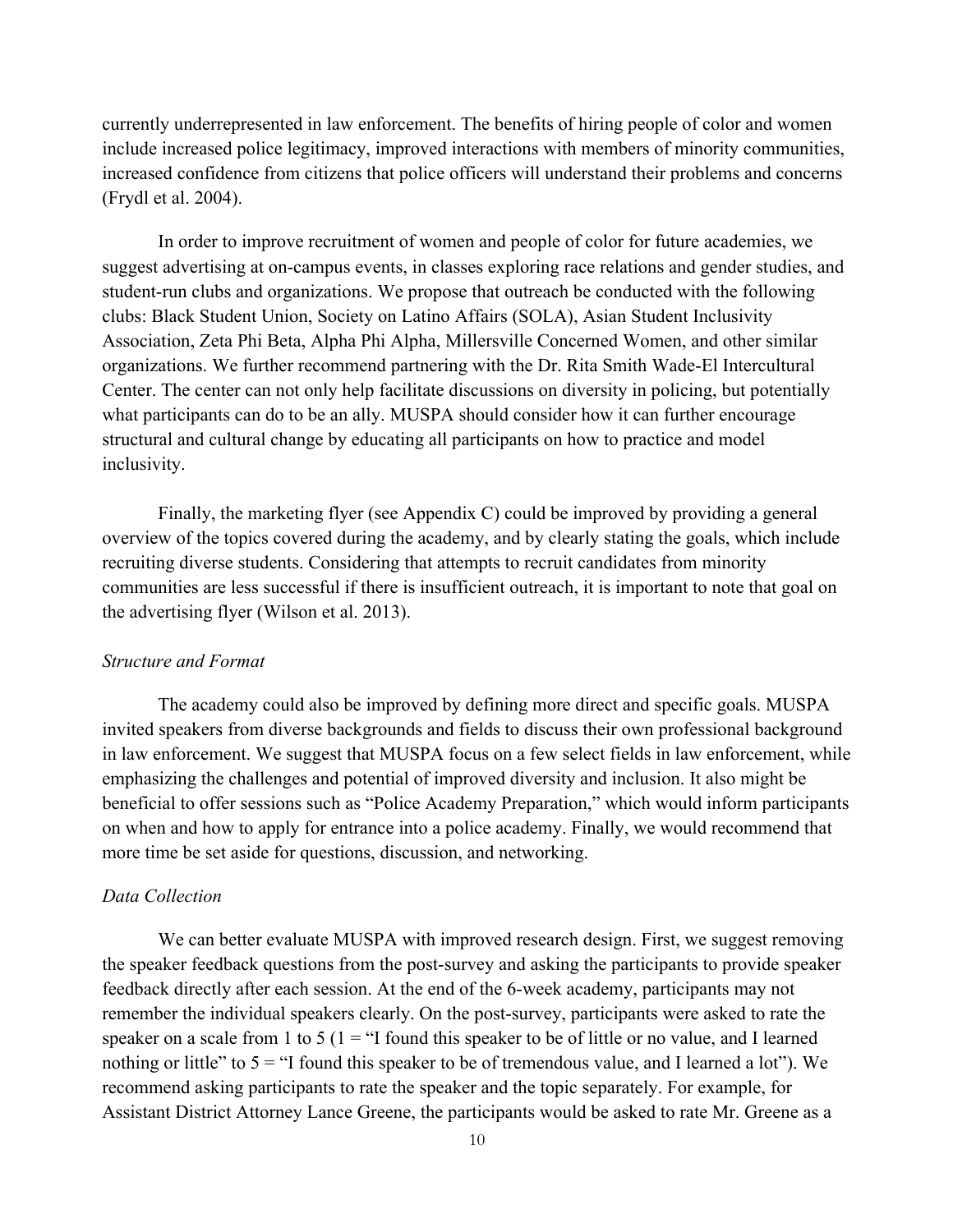speaker, and separately on the topic he spoke on (criminal law, procedure, and juvenile law). This way, we can further evaluate if the participants found the speaker and topic to be of similar interest. A participant may have enjoyed listening to the speaker but did not enjoy the topic. This will allow us to assess which topics the participants are most interested in, helping inform topic choices for future academies.

Second, we suggest that a pre-test and post-test be administered to participants before and after the academy. This will serve as an objective assessment or quiz of knowledge of law enforcement, instead of relying on the participants' self-reported knowledge. Since one of the goals of the academy is to increase knowledge of law enforcement, this would be a more robust form of measurement.

Third, it would be beneficial to add additional questions to the survey. For instance, we might consider asking participants how they learned about MUSPA. That might provide helpful data on future recruitment efforts. We might also consider adding questions that assess participants' understanding of diversity and inclusion in both pre- and post-surveys.

Finally, interviewing participants could offer more in-depth information. For example, we could ask participants about their career plans, and whether the academy had an impact on those plans. We could also collect more data on participants' concerns and questions about law enforcement. These data could help with selecting topics of discussion in future academies.

#### **CONCLUSION**

Overall, preliminary findings show that the academy's goals of increasing interest in law enforcement careers and knowledge of the field were both met. Participants in the academy were more diverse than the university population, an early indication that recruiting racially diverse students was successful. The Fall 2020 academy occurred during the COVID-19 pandemic, which restricted the type of activities available to the participants. After pandemic restrictions are lifted, the academy has the potential to include more hands-on and interactive activities. We suggest that expanding recruitment, refining goals, and improving data collection strategies could greatly enhance the overall experiences and outcomes of future MU Student Police Academies. It would also be beneficial to follow up with the participants from the Fall 2020 academy at a later point to determine if they have pursued a career in law enforcement or plan to do so. This would provide us with more concrete evidence on the academy's goal of recruiting women and people of color to pursue careers in law enforcement.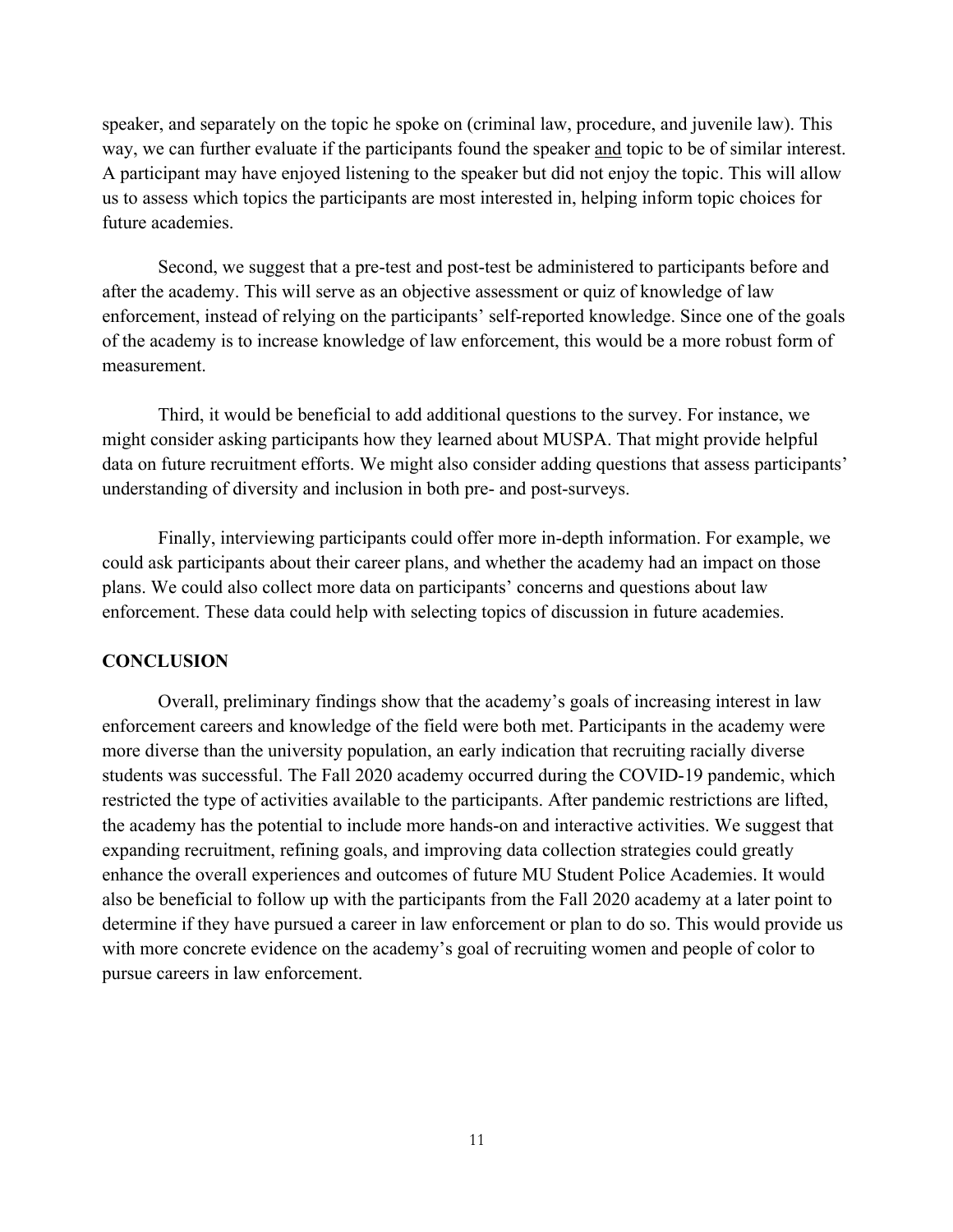## **REFERENCES**

- Center for Public Scholarship and Social Change. (2021). MU Police Academy data set [Data file]. Millersville University: Center for Public Scholarship and Social Change.
- Frydl, K., Skogan, W. G., & National Research Council (U.S.). (2004). *Fairness and Effectiveness in Policing: The Evidence*. National Academies Press. Retrieved from https://search.ebscohost.com/login.aspx?direct=true&db=nlebk&AN=109203&authtype=sso &custid=s3915890&site=eds-live&scope=site
- Institutional Effectiveness & Accountability at Millersville University. (2021). Five-Year Fall Undergraduate and Graduate Enrollment By Department, Ethnicity and Gender [Data set]. Millersville University of Pennsylvania. https://www.millersville.edu/iea/ir/factbooks/2021/index.php
- Reaves, B. (2015) Local Police departments. Washington, DC: *Bureau of Justice Statistics*. https://www.bjs.gov/index.cfm?ty=pbdetail&iid=5279.
- Wilson, C.P., Wilson, S.A., Luthar, H.K., & Bridges, M.R. (2012) Recruiting for Diversity in Law Enforcement: An Evaluation of Practices Used by State and Local Agencies. *Journal of Ethnicity in Criminal Justice, 11*, 238–255. http://doi.org/10.1080/15377938.2012.762755.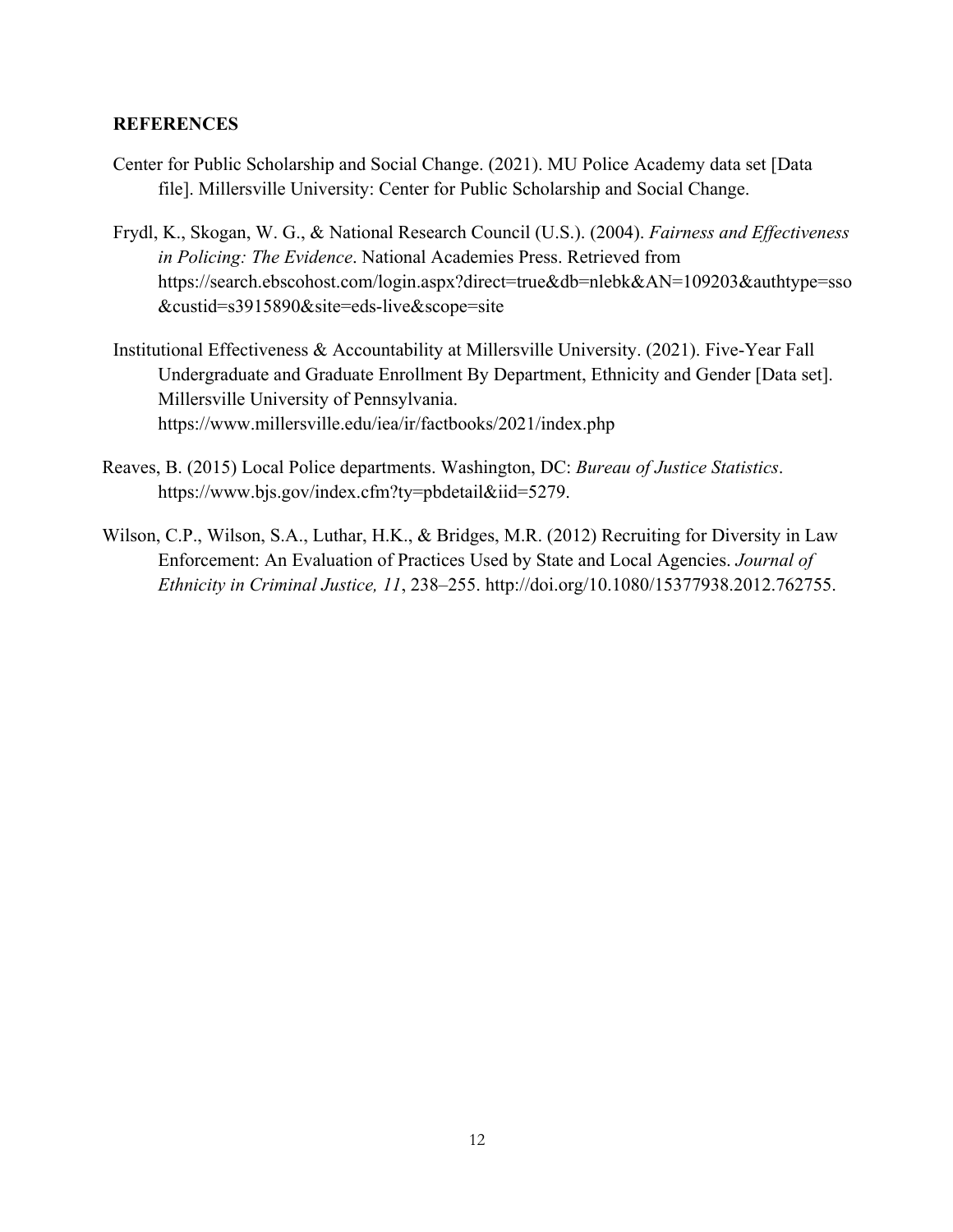# **Appendix A**

# **MUSPA Pre-Survey**

# Millersville University Police Department Student Citizen's Police Academy Application October – November 2020

| Name:                                     |         |      | $DOB:$ $M#$ : |                                                                                            |
|-------------------------------------------|---------|------|---------------|--------------------------------------------------------------------------------------------|
| (Last)                                    | (First) | (MI) |               |                                                                                            |
| Current number of college credits: Major: |         |      |               |                                                                                            |
|                                           |         |      |               | Please explain below why you would like to attend MUPD's Student Citizen's Police Academy? |
|                                           |         |      |               |                                                                                            |
|                                           |         |      |               |                                                                                            |
|                                           |         |      |               |                                                                                            |
|                                           |         |      |               |                                                                                            |

We would like to get a sense of your current background and knowledge about various aspects of law enforcement. Please select the best answer – with 1 being the least knowledgeable and 5 being extremely knowledgeable.

| <b>Aspects of Law Enforcement</b>                                               | Least Knowledgeable |  | $\rightarrow$ |                         | Most Knowledgeable |
|---------------------------------------------------------------------------------|---------------------|--|---------------|-------------------------|--------------------|
| police patrol                                                                   |                     |  |               | $1 \t 2 \t 3 \t 4 \t 5$ |                    |
|                                                                                 |                     |  |               | $1 \t 2 \t 3 \t 4 \t 5$ |                    |
| police investigations                                                           |                     |  |               |                         |                    |
| firearms and firearms training                                                  |                     |  |               | $1 \t 2 \t 3 \t 4$      | 5                  |
| active shooter response                                                         |                     |  |               | $1 \t 2 \t 3 \t 4 \t 5$ |                    |
| community relations                                                             |                     |  |               | $1 \t 2 \t 3 \t 4 \t 5$ |                    |
| different areas of law enforcement, e.g.,<br>policing, parole, corrections etc. |                     |  |               | $1 \t 2 \t 3 \t 4 \t 5$ |                    |

*Please turn over to the next page.*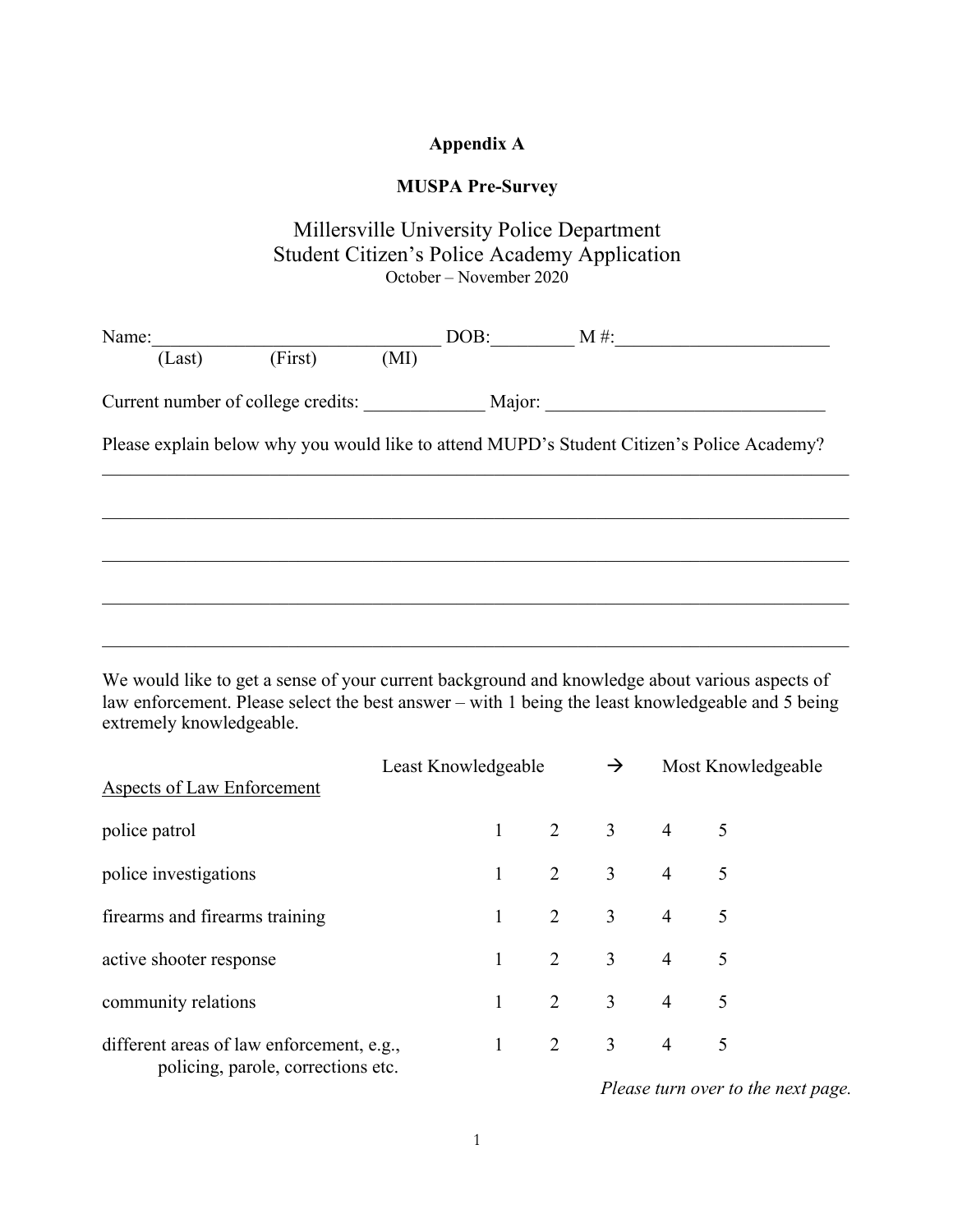We'd also like to learn a bit more about you, your interest in law enforcement, and your current experiences with police officers.

How interested are you in a career in law enforcement? (1 being the least interested and 5 being extremely interested)

 $1 \t 2 \t 3 \t 4 \t 5$ 

Do you have any family members who currently work in law enforcement?

YES NO

If "YES," tell us which three of your closest family members work in law enforcement and their occupations:



Do you currently live in the community you grew up in?

YES NO

# **Thinking about the community you grew up in:**

How much did you trust the police officers there?

Not at all  $\rightarrow$  Completely  $1 \t 2 \t 3 \t 4 \t 5$ 

How likely were you to call the police in an emergency?

| Not at all | $\rightarrow$ |  | Definitely |  |
|------------|---------------|--|------------|--|
|            |               |  |            |  |

Did you have negative interactions or encounters with police officers?

| Not at all<br>$\rightarrow$ |  | Very often |  |  |  |
|-----------------------------|--|------------|--|--|--|
|                             |  |            |  |  |  |

Did anyone you know have negative interactions or encounters with police officers?

| Not at all | $\rightarrow$ | Very often |  |
|------------|---------------|------------|--|
|            |               |            |  |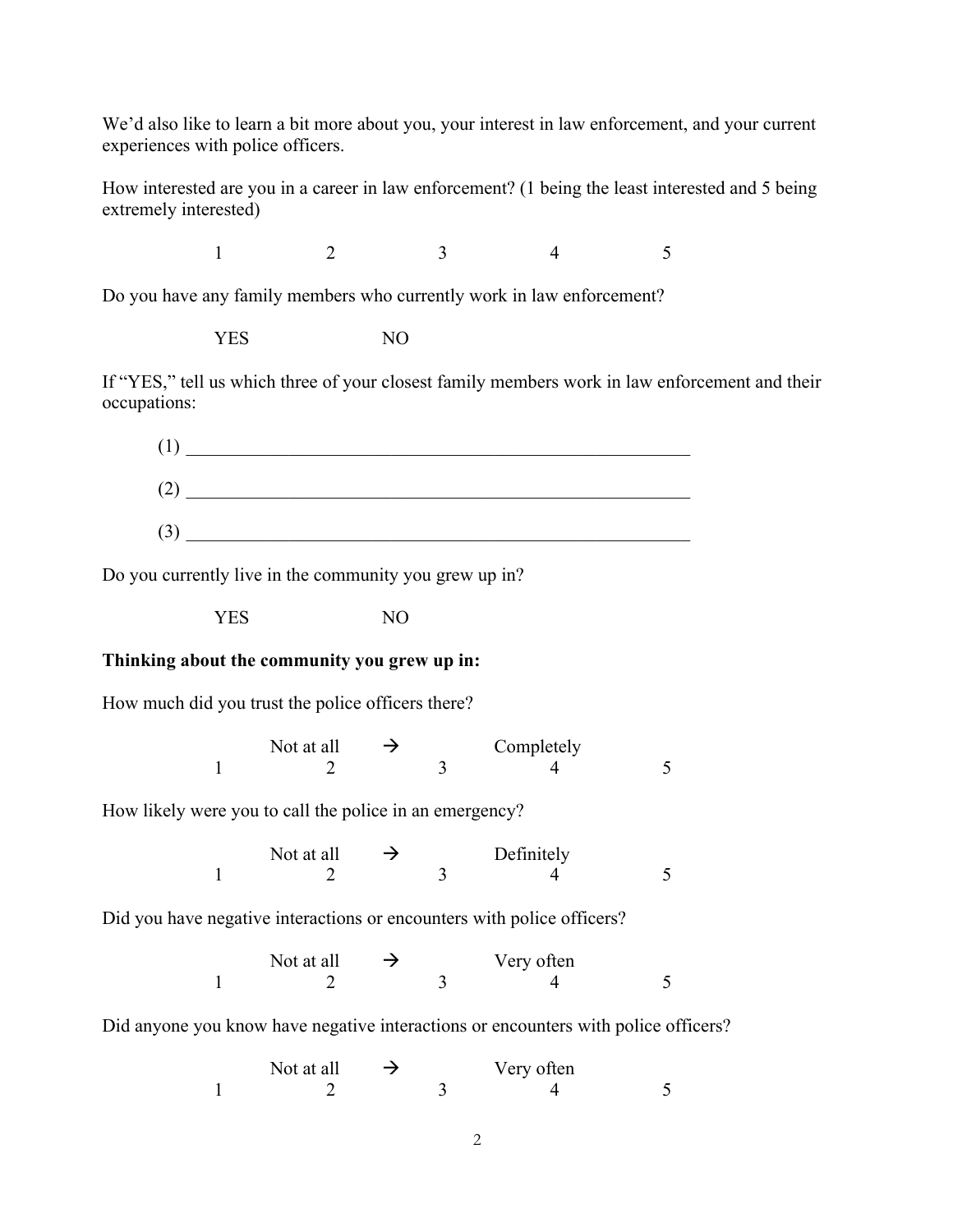Did you have positive interactions or encounters with police officers?

Not at all  $\rightarrow$  Very often  $1 2 3 4 5$ 

Did anyone you know have positive interactions or encounters with police officers?

Not at all  $\rightarrow$  Very often  $1 2 3 4 5$ 

# **Thinking about the community you currently live in (if you do not currently live in the community in you grew up in):**

How much do you trust the police officers there?

Not at all  $\rightarrow$  Completely<br>2 3 4  $1 2 3 4 5$ 

How likely are you to call the police in an emergency?

| Not at all | $\rightarrow$ | Definitely |  |  |
|------------|---------------|------------|--|--|
|            |               |            |  |  |

Do you have negative interactions or encounters with police officers?

Not at all  $\rightarrow$  Very often<br>
2 3 4  $1 2 3 4 5$ 

Does anyone you know have negative interactions or encounters with police officers?

Not at all  $\rightarrow$  Very often 1 2 3 4 5

Do you have positive interactions or encounters with police officers?

Not at all  $\rightarrow$  Very often<br>
2 3 4  $1 2 3 4 5$ 

Does anyone you know have positive interactions or encounters with police officers?

Not at all  $\rightarrow$  Very often 1 2 3 4 5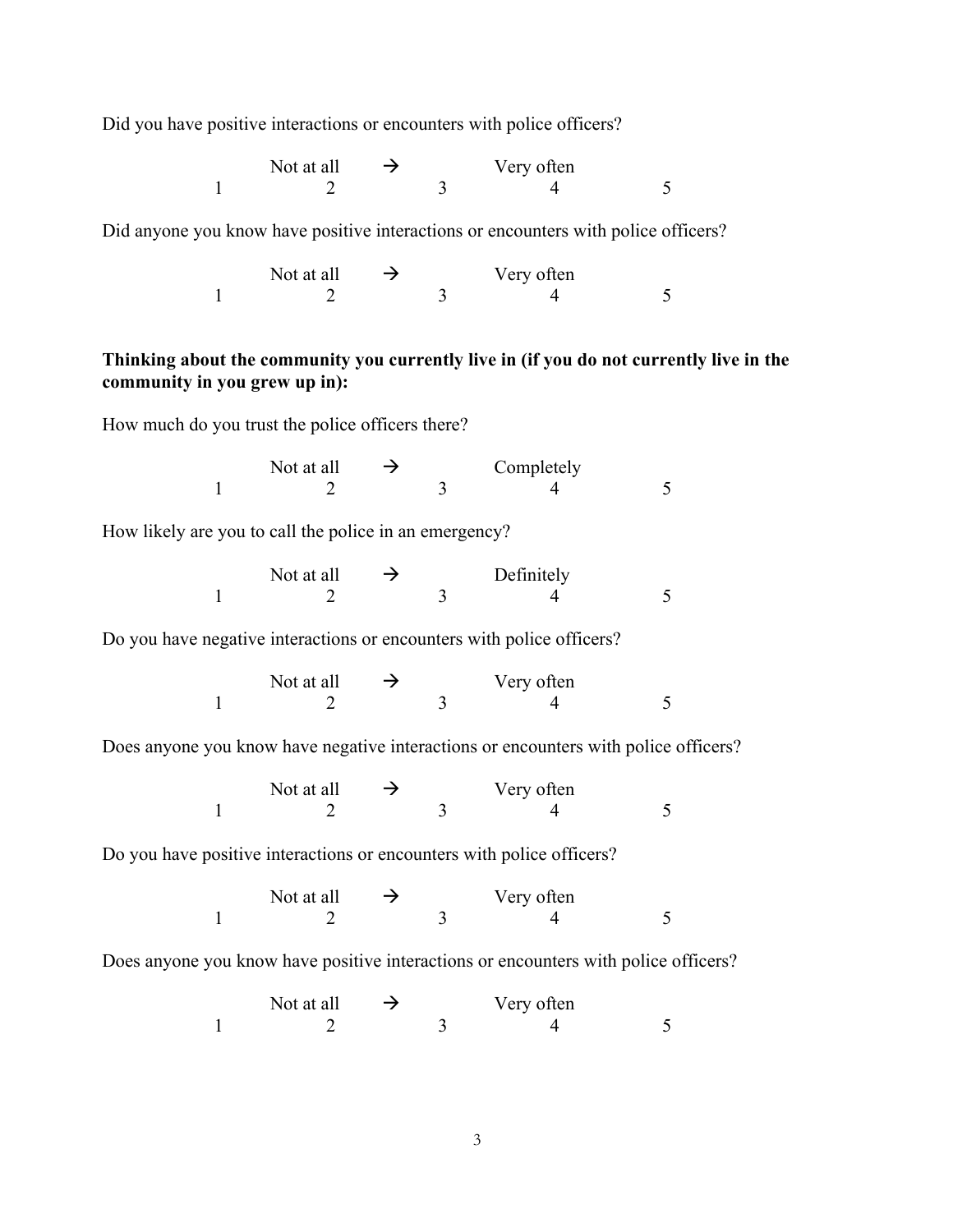In your opinion, what are the top three challenges and difficulties facing police officers today?



In your opinion, what are the top three barriers to recruiting female police officers and police officers of color?



Finally, we'd like to know a little bit more about you. Please select the response that most applies to you.

|                                     | YES                          |        | Have you or anyone else you know been the victim of a crime?<br>N <sub>O</sub> |  |  |  |  |
|-------------------------------------|------------------------------|--------|--------------------------------------------------------------------------------|--|--|--|--|
|                                     | Gender Identity<br>Male      | Female | Other (                                                                        |  |  |  |  |
|                                     | Racial / Ethnic Identity     |        |                                                                                |  |  |  |  |
|                                     | White                        |        |                                                                                |  |  |  |  |
|                                     | African-American             |        |                                                                                |  |  |  |  |
|                                     | Latino/a (specify ethnicity: |        |                                                                                |  |  |  |  |
| Asian-American (specific ethnicity: |                              |        |                                                                                |  |  |  |  |
|                                     | Bi- or multi-racial          |        |                                                                                |  |  |  |  |
| Other (                             |                              |        |                                                                                |  |  |  |  |

Thank you so much for filling out this survey.

If you are interested in participating in an interview at the completion of this academy, please provide us with your contact email and phone number below.

| $\overline{\phantom{a}}$<br>. . | . |
|---------------------------------|---|
|                                 |   |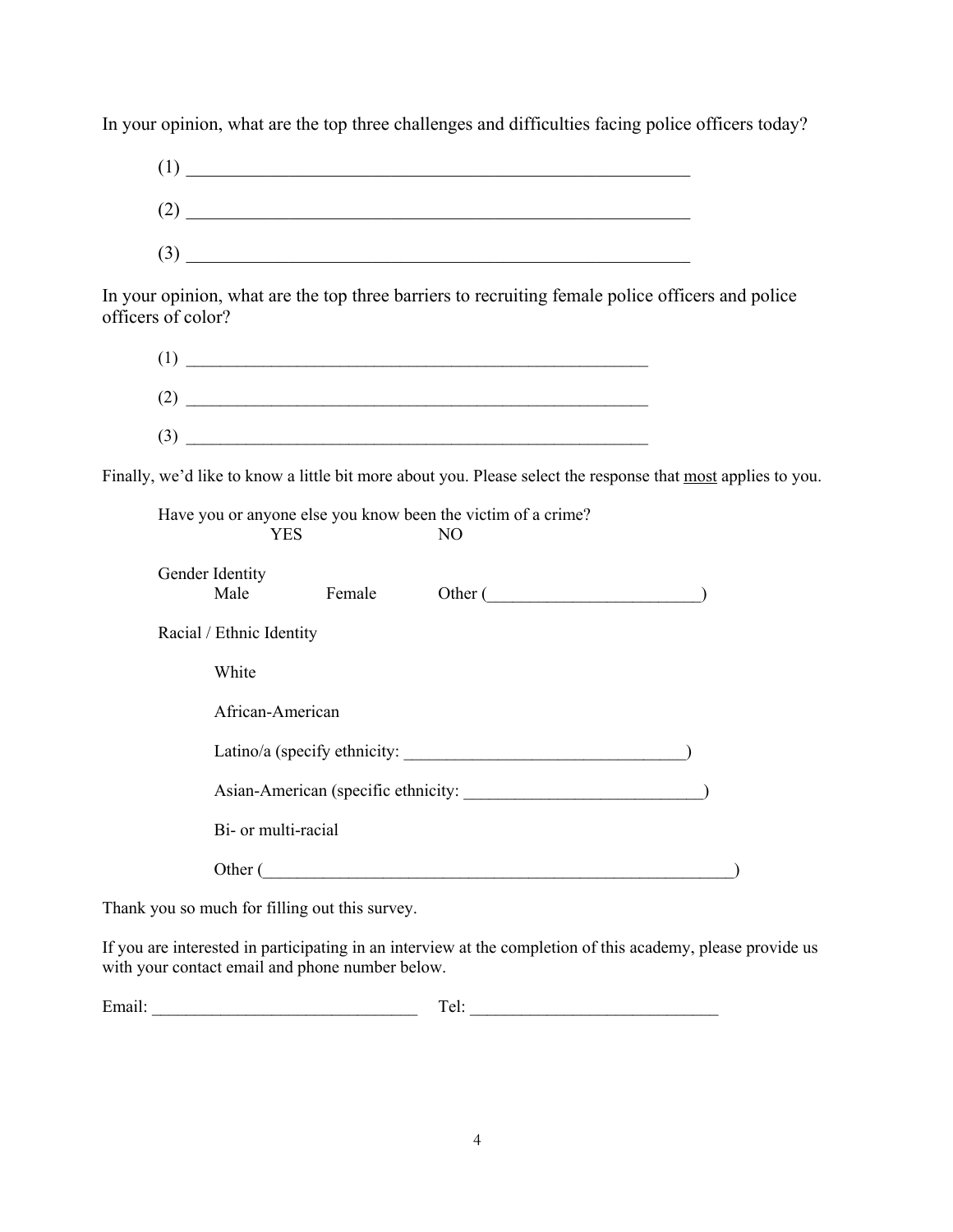# **Appendix B**

# **MUSPA Post-Survey**

# Millersville University Police Department Student Citizen's Police Academy Wrap Up Survey October – November 2020

Name: (Last) (First) (MI)

We would like to get a sense of whether attending this academy has improved your knowledge of law enforcement.

Please select the best answer – with 1 being "Attending this academy did not add to my knowledge of law enforcement" and 5 being "Attending this academy added significantly to my knowledge of law enforcement."

|                                                                                                                                                                                           | Did not add to knowledge $\rightarrow$ Added significantly to knowledge |       |                             |                       |                |   |  |
|-------------------------------------------------------------------------------------------------------------------------------------------------------------------------------------------|-------------------------------------------------------------------------|-------|-----------------------------|-----------------------|----------------|---|--|
| <b>Aspects of Law Enforcement</b>                                                                                                                                                         |                                                                         |       |                             |                       |                |   |  |
| police patrol                                                                                                                                                                             |                                                                         |       | $1 \quad 2 \quad 3 \quad 4$ |                       |                | 5 |  |
| police investigations                                                                                                                                                                     |                                                                         |       |                             | $2 \qquad 3 \qquad 4$ |                | 5 |  |
| firearms and firearms training                                                                                                                                                            |                                                                         |       |                             | $2 \qquad 3 \qquad 4$ |                | 5 |  |
| active shooter response                                                                                                                                                                   |                                                                         |       |                             | $2 \qquad 3 \qquad 4$ |                | 5 |  |
| community relations                                                                                                                                                                       |                                                                         |       |                             | $2 \qquad 3 \qquad 4$ |                | 5 |  |
| different areas of law enforcement, e.g.,<br>specialty units (SWAT/SERT) drug<br>investigations, courtroom testimony,<br>community policing, relationships with<br>District Attorney etc. |                                                                         | $1 -$ | $2 \qquad \qquad 3$         |                       | $\overline{4}$ | 5 |  |

After attending this academy, how would rate your interest in a career in law enforcement? Please select the answer that best suits your experience.

Less interested than before attending Same level of interest than before attending

More interested than before attending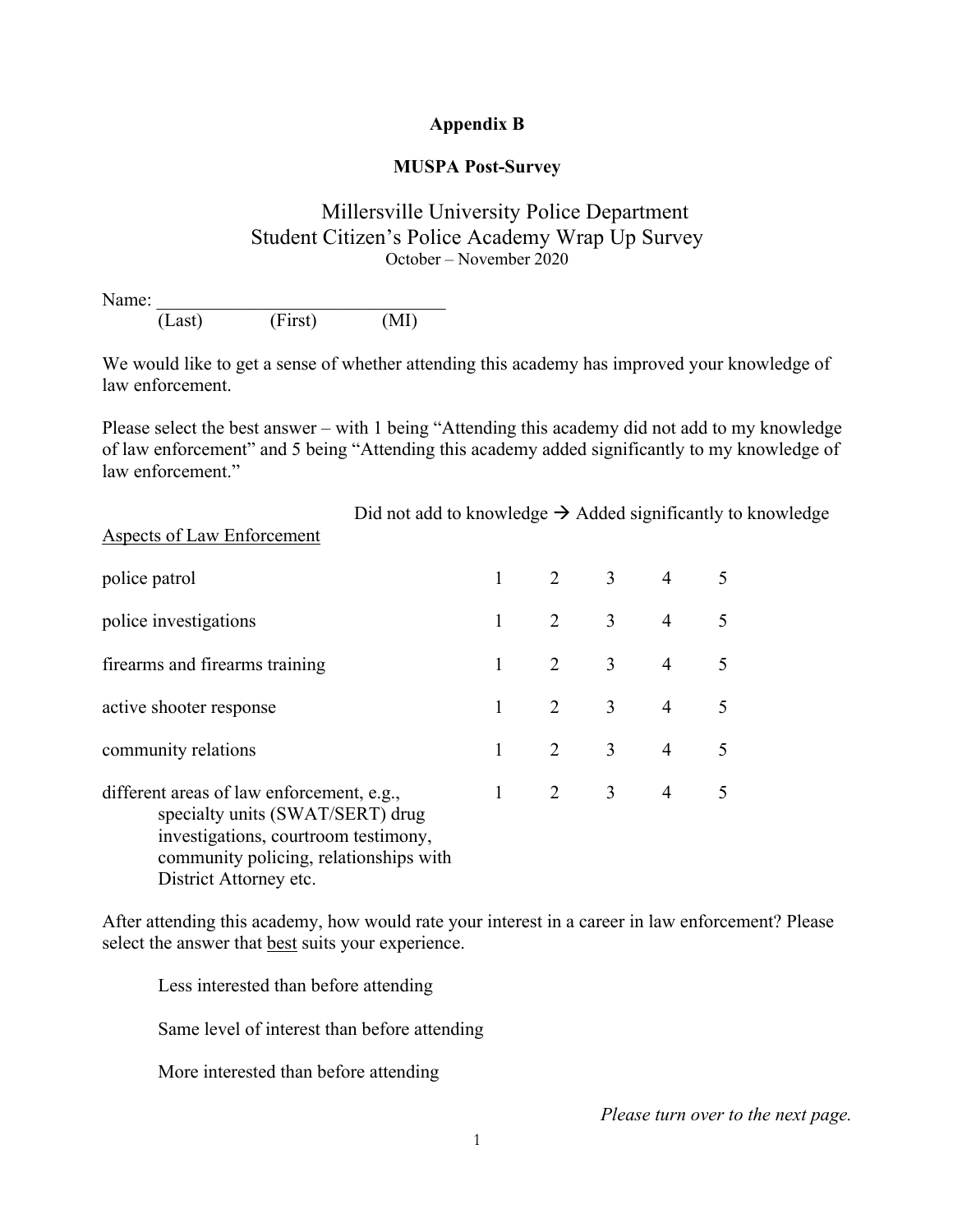We'd like to know how much you learned from the speakers and instructors. Did you find the content of their presentations valuable? Was their experience and background helpful?

Please select the best answer – with 1 being "I found this speaker to be of little of no value, and I learned nothing or little" and 5 being "I found this speaker to be of tremendous value, and I learned a lot."

If you did not attend a speaker's presentation, please select "N/A." Assistant District Attorney Lance Greene (criminal law and procedures, juvenile law) 1 2 3 4 5 N/A Sergeant Jim Jacobs (courtroom testimony, traffic and patrol procedures 1) 1 2 3 4 5 N/A Chief Pete Anders (vehicle stop safety, community policing, police reflecting community) 1 2 3 4 5 N/A Trooper Ruben De Los Santos (patrol procedures and operations, vehicle code enforcement) 1 2 3 4 5 N/A Officer Alan Anderson (county SERT/WAT and active shooter response) 1 2 3 4 5 N/A Detective Mike Cavanaugh (firearm qualification information, drug investigations) 1 2 3 4 5 N/A Sergeant Kim Geyer (crisis intervention, responding to special needs, community policing) 1 2 3 4 5 N/A Detective Will Smith (community policing, criminal investigations) 1 2 3 4 5 N/A

*Please turn over to the next page.*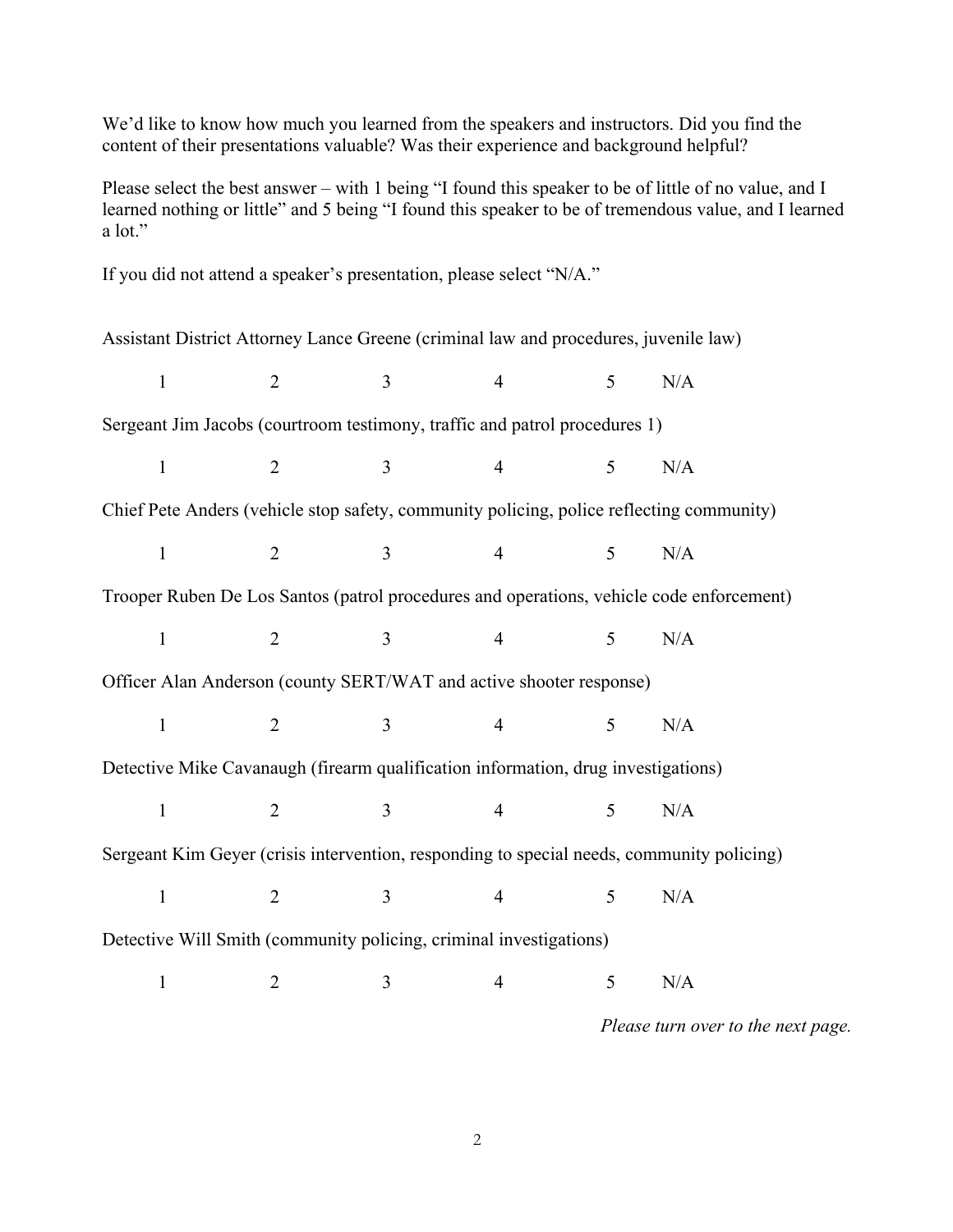Officer Olivia Mauro (academy and testing prep)

1 2 3 4 5 N/A

Sergeant Chris Kunkle (physical and emotional readiness)

1 2 3 4 5 N/A

Officer Olivia Mauro, Officer Jake Waltz, Community Police Specialist Justin Guevarez, Community Police Specialist Shawn Sweda, Sergeant Julie Brennan, Sergeant Jim Jacobs (scenarios team)

1 2 3 4 5 N/A

#### **After attending this academy:**

How much do you trust police officers now?

| Not at all | $\rightarrow$ | Completely |  |  |
|------------|---------------|------------|--|--|
|            |               |            |  |  |

How likely are you to call the police in an emergency?

| Not at all | $\rightarrow$ | Definitely |  |
|------------|---------------|------------|--|
|            |               |            |  |

Do you have a better understanding of police interactions and encounters with citizens?

| Not at all | $\rightarrow$ | Definitely |  |  |
|------------|---------------|------------|--|--|
|            |               |            |  |  |

Do you have a better understanding of the role that police officers of diverse backgrounds (e.g., race/ethnicity, gender) can play?

> Not at all  $\rightarrow$  Definitely 1 2 3 4 5

Do you have a better understanding of how police departments work?

Not at all  $\rightarrow$  Very often<br>
2 3 4  $1 2 3 4 5$ 

*Please turn over to the next page.*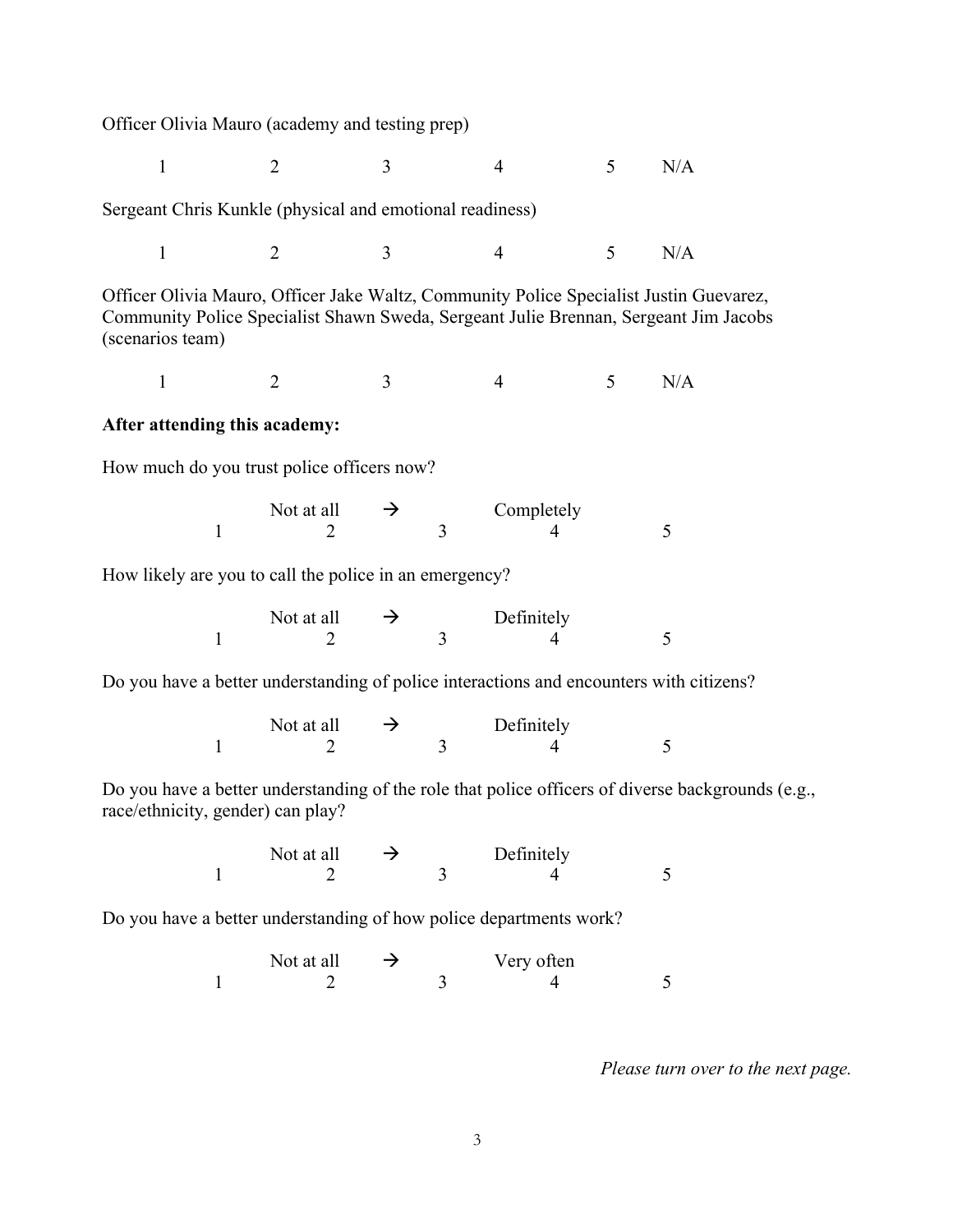Do you have a better understanding of how police officers interact with other law enforcement agencies (e.g., District Attorney, Probation and Parole)?

| Not at all | $\rightarrow$ | Very often |  |
|------------|---------------|------------|--|
|            |               |            |  |

In your opinion, after attending this academy, what are the top three challenges and difficulties facing police officers today? Feel free to elaborate and provide more detail on your responses.

In your opinion, after attending this academy, what are the top three barriers to recruiting female police officers and police officers of color? Feel free to elaborate and provide more detail on your responses.

| (1) | <u> 1989 - John Stein, mars and de Britain and de Britain and de Britain and de Britain and de Britain and de Br</u> |  |  |  |
|-----|----------------------------------------------------------------------------------------------------------------------|--|--|--|
|     |                                                                                                                      |  |  |  |
|     |                                                                                                                      |  |  |  |
|     | Did you attend all sessions of the academy?                                                                          |  |  |  |
|     | Yes No                                                                                                               |  |  |  |

If "no," please describe your reasons.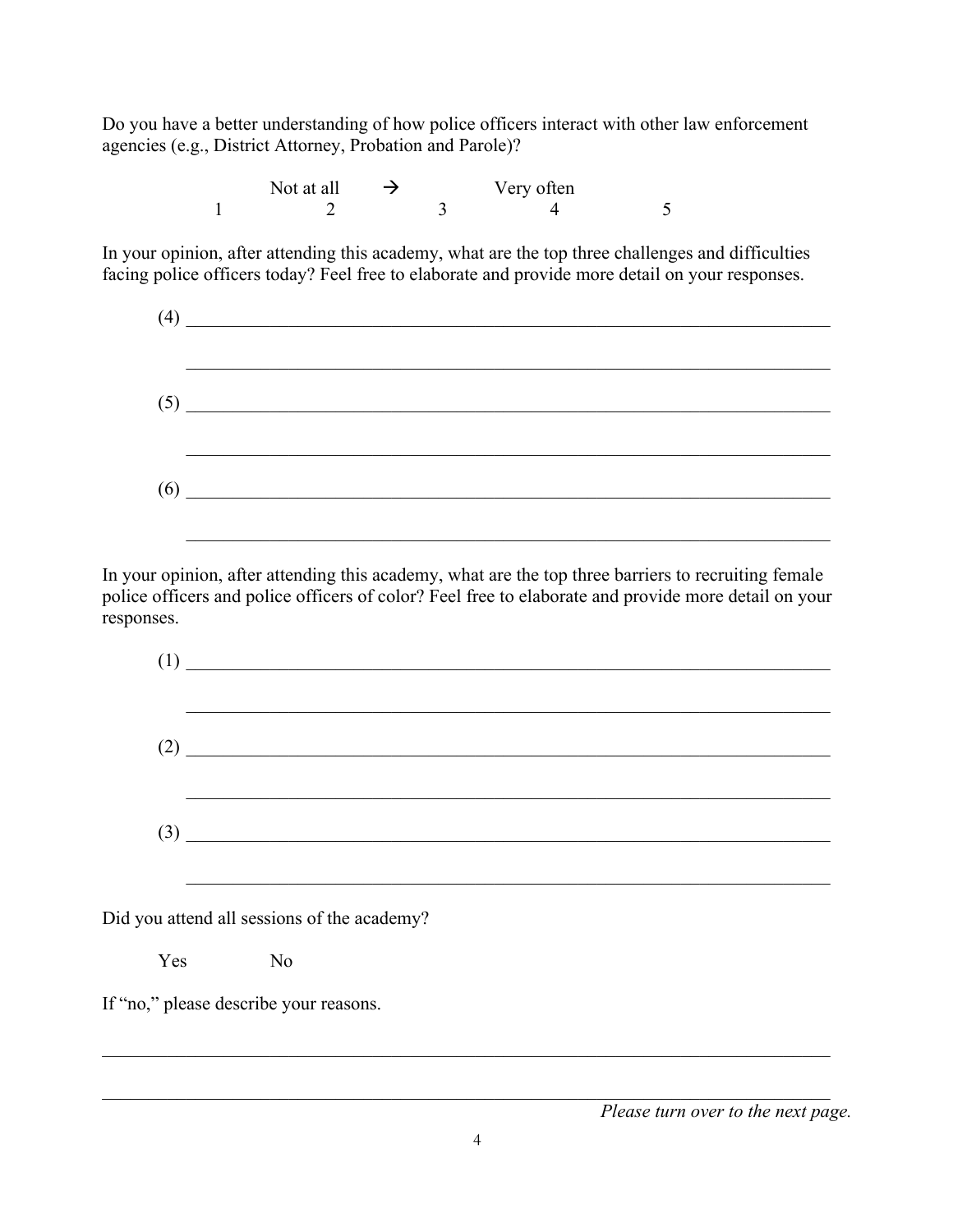In your opinion, what were the strengths and weaknesses of this academy? What was most and least helpful to you? Is there anything that you wish you had learned? Feel free to elaborate and provide more detail on your responses.

Would you recommend this academy to your friends and fellow classmates?

Not at all Maybe Neutral Yes Definitely

Thank you so much for filling out this survey.

Once again, if you are interested in participating in an interview now that you have completed this academy, please provide us with your contact email and phone number below.

Email: \_\_\_\_\_\_\_\_\_\_\_\_\_\_\_\_\_\_\_\_\_\_\_\_\_\_\_\_\_\_\_ Tel: \_\_\_\_\_\_\_\_\_\_\_\_\_\_\_\_\_\_\_\_\_\_\_\_\_\_\_\_\_\_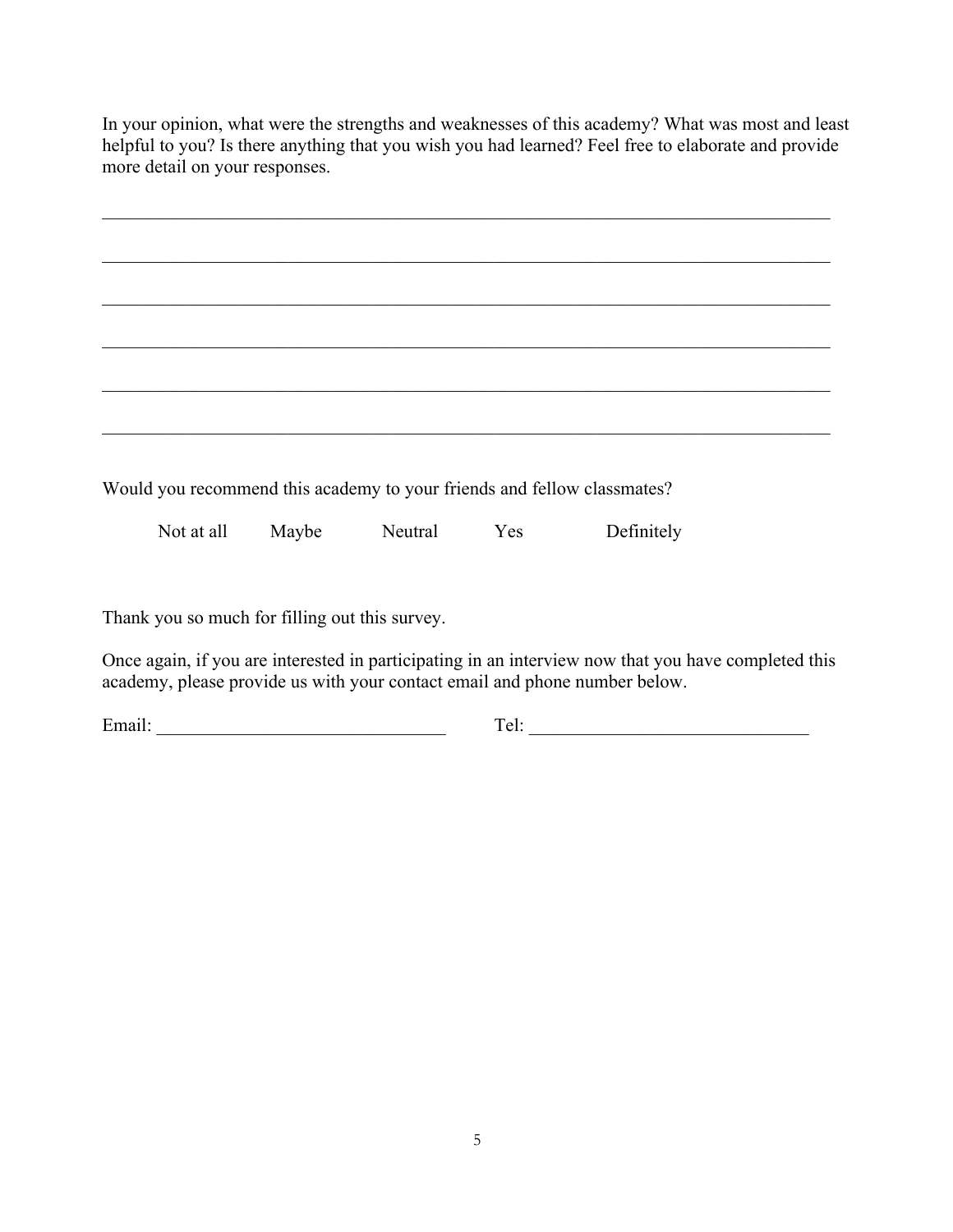# **Appendix C**

# **MUSCPA Marketing Flyer**



Join us at Millersville University's first Student Citizen's Police Academy!



Learn the job from experienced Law Enforcement professionals and see if this job is right for you!

# WHEN: Every Tuesday from 7pm -830 pm Starting October 13th

**WHERE:** Located in the McIlwaine Room on the first floor of Gordinier.

**WHO WILL BE THERE:** Millersville University Police Department is partnering with the PA State Police, Lancaster District Attorney Office and multiple local police agencies to provide the training sessions.

We are looking for 20 motivated students, with at least 30 credits, interested in a community centered





To register, please email Officer Mary Reynolds at mary.eckert@millersville.edu by October 6th!